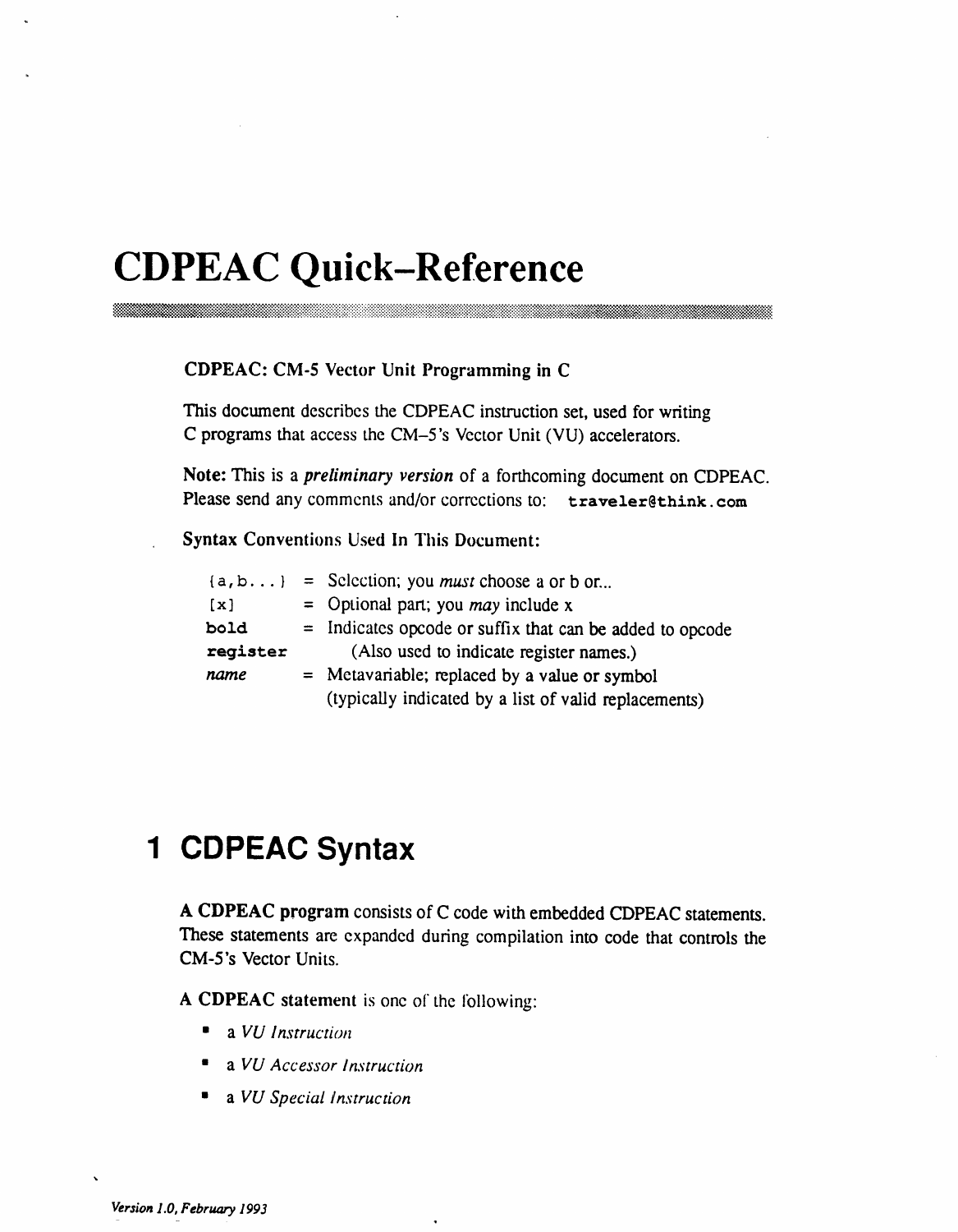A VU Instruction corresponds to a scalar or vector operation performed by the Vector Units, and is either:

• a VU Arithmetic operator, which performs an ALU operation:

 $addv(i, V0, V1, V2)$  /\* vector add (V2=V0+V1) \*/

a VU Memory operator, which performs a memory load or store:

loadv(i, address, V0) /\* load values into V0 \*/

a VU Statement Modifier, which affects statement compilation:

vmmode(cond) /\* Vector mask conditionalization \*/

or some combination of the above types, made with the join operator:

join3(addv(i, V0, V1, V2), loadv(i, address, V0), vmmode(cond))

A VU Accessor Instruction is an instruction that executes on the CM-5 node microprocessor (the SPARC), but modifies the contents of VU registers or parallel memory:

dpwrt(i, ALL\_DPS, sp\_src, R0) /\* Write VU data register \*/ dpget(i, DP 1, dp stride memory) /\* Get memory stride \*/

A VU Special Instruction is an instruction not in either of the above two classes, which peforms some useful operation on the SPARC and/or VUs.

set vector\_length(8) /\* Set default vector length \*/  $1$ dvm(R0) /\* Set contents of dp vector mask register \*/

## 1.1 The Join Operator

The join operator connects arithmetic operations, memory operations, and statement modifiers to form compound CDPEAC statements:

```
join (instruction1, instruction2) - default join, same as join2
\mathbf{join}N (instruction1, ..., instructionN) - N-way \mathbf{join}N = \{1, 2, 3, 4, 5, 6, 7, 8, 9\}
```
A join can have at most one arithmetic and one memory operation, but any number of modifiers from 0 to 7. The  $N$  of a join N must match the total number of instructons (operations and modifiers) supplied to the  $joinN$ .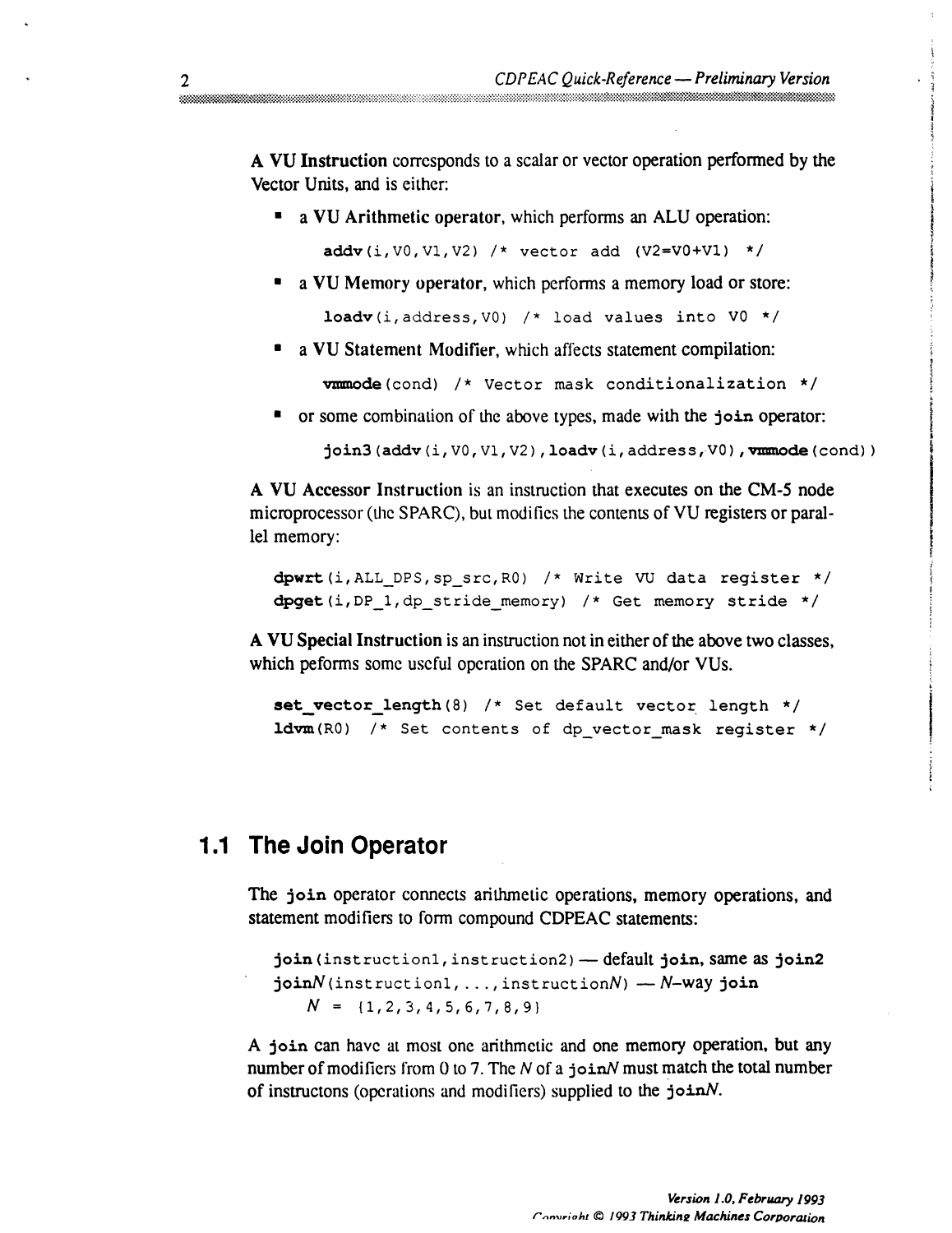## 1.2 Registers

VU Data Registers: CDPEAC code generally refers to VU data registers. The 128 VU data registers are referenced by the following symbolic names:

| RO – R127           | All 128 Registers in sequential order.                    |
|---------------------|-----------------------------------------------------------|
| $V0 - V15$          | Vector Regs (first in each vector, same as R0, R8  R120)  |
| $S_0 - S_1S_1$      | Scalar Regs (single precision), same as $R0 - R15$        |
| $S_0 - S_30$ (even) | Scalar Regs (double precision), same as $R0 - R30$ (even) |

Vector Registers: The VU data registers are grouped in banks of 8, called vector registers. The special register names  $v_0 - v_1$  are used to refer to the first data register in each vector. When a vector instruction requires an "aligned vector" operand, the operand must be one of the vnn registers (or the equivalent Rnn).

**Scalar Registers:** Scalar VU operations only accept the *scalar registers*. These are  $50 - 515$  (single word), or the even registers from  $50 - 530$  (double word). Scalar operations restrict their operands to the *snn* (or equivalent *Rnn*) registers.

**Register Restrictions:** The R<sub>0</sub> and R<sub>1</sub> registers are used to store immediate operands, so these registers should be used carefully.

**Register Offsets:** You can use an offset to a data register to access it and those succeeding it in Rnn order as a vector (usually to access Vnn elements). (See the dreg  $\boldsymbol{\times}$  register modifier in Section 1.3 below.)

Internal Registers: There are some VU internal registers that influence the execution of DPEAC instructions. Some important examples are:

```
dp_stride_rs1
                       Stride of sect operand in arithmetic instruction.
dp stride memory
                       Stride of memory addresses in memory instruction.
dp vector mask
                       Context mask for vectored arithmetic operations.
dp vector mask mode Default vector conditionalization (masking) mode.
dp vector length
                       Default vector length for both types of instructions.
dp_vector_mask_buffer Copy of dp_vector_mask used to save/restore it.
```
**Important:** The pair of VUs on a single chip (that is, VUs 0/1 and 2/3) actually share all these internal registers except for the two registers dp vector mask and dp vector mask buffer. This means that any change to a shared register affects both VUs that share it.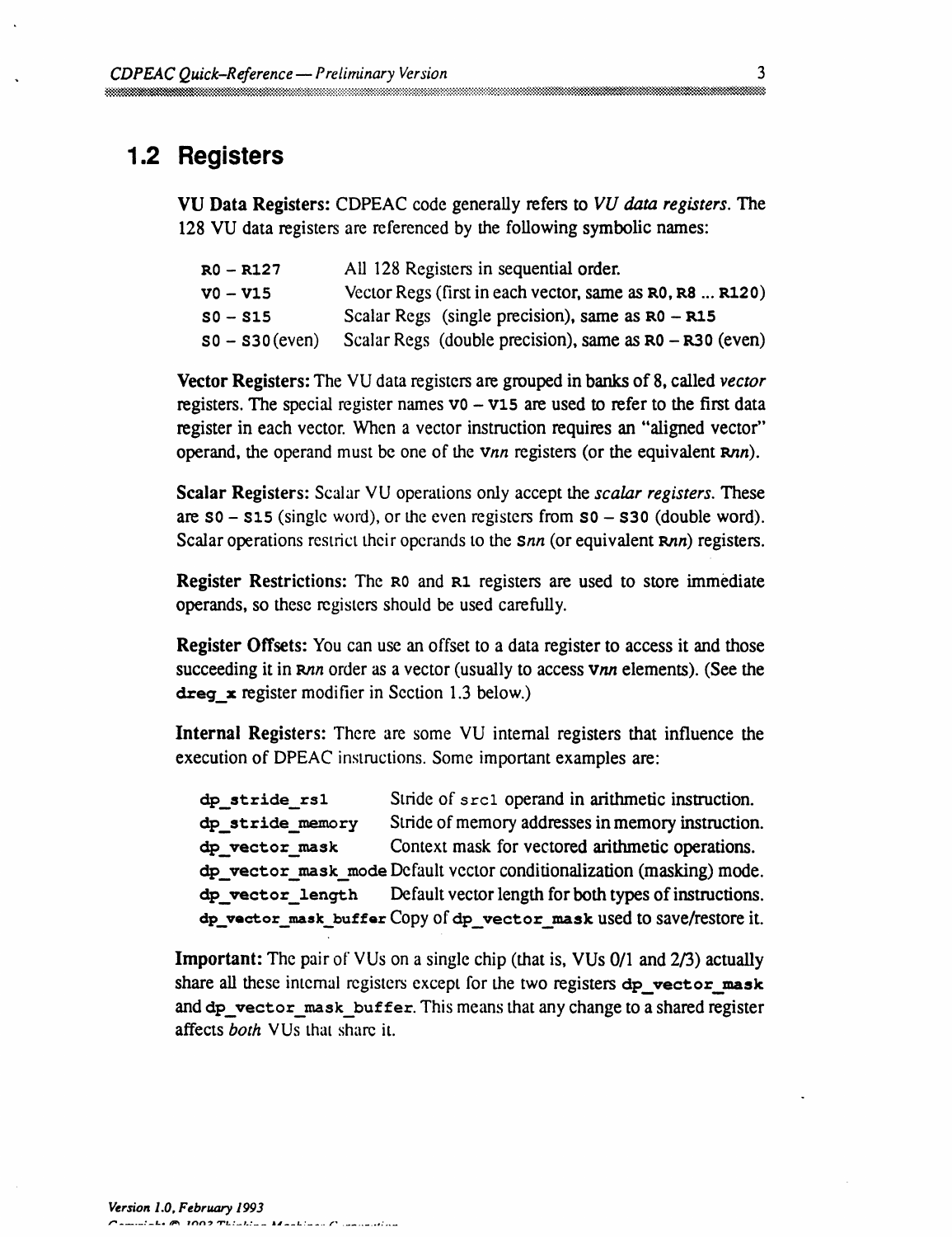## 1.3 Register Modifiers

These modifiers can be applied to any register argument in a CDPEAC operation to specify an offset, stride, or indirection for the register.

### **Register offsets:**

| $\text{dreg}_x(\text{dreg}, \text{index})$ | Register offset (index must be a constant).<br>If dreg is $Rnn$ , this refers to $R(nn+index)$ . |
|--------------------------------------------|--------------------------------------------------------------------------------------------------|
|                                            | Note: The $\text{dreg}_x$ form can be the $\text{dreg}$ argument in any modifier below.          |
| <b>Register striding:</b>                  | (Note: Unit stride is 1 for singles, 2 for doubles)                                              |
| dreg                                       | With no modifier, use unit striding                                                              |
| dreg_u(dreg, stride)                       | Use given stride once                                                                            |
| scalar (dreg)                              | Scalar striding, same as dreg_u(dreg, 0)                                                         |
| <b>SCALAR</b> (dreg)                       | Alternate name for scalar (dreg)                                                                 |
|                                            | Src1 register striding: (Note: Default src1 stride is dp_stride_rs1)                             |
| dreg u (dreg, mode)                        | Use default stride (mode is a literal symbol)                                                    |
| dreg_s(dreg, stride)                       | Store stride as the src1 default and use it                                                      |
| dreg_u_s(dreg, stride, set_stride)         |                                                                                                  |
|                                            | Use stride, and store set_stride as default                                                      |
| <b>Register indirection:</b>               |                                                                                                  |

| dreg i(dreg, ireg)               | Simple register indirection          |
|----------------------------------|--------------------------------------|
| dreg_i(dreg,dreg_u(ireg,stride)) |                                      |
|                                  | Register indirection, i reg striding |

**mananana**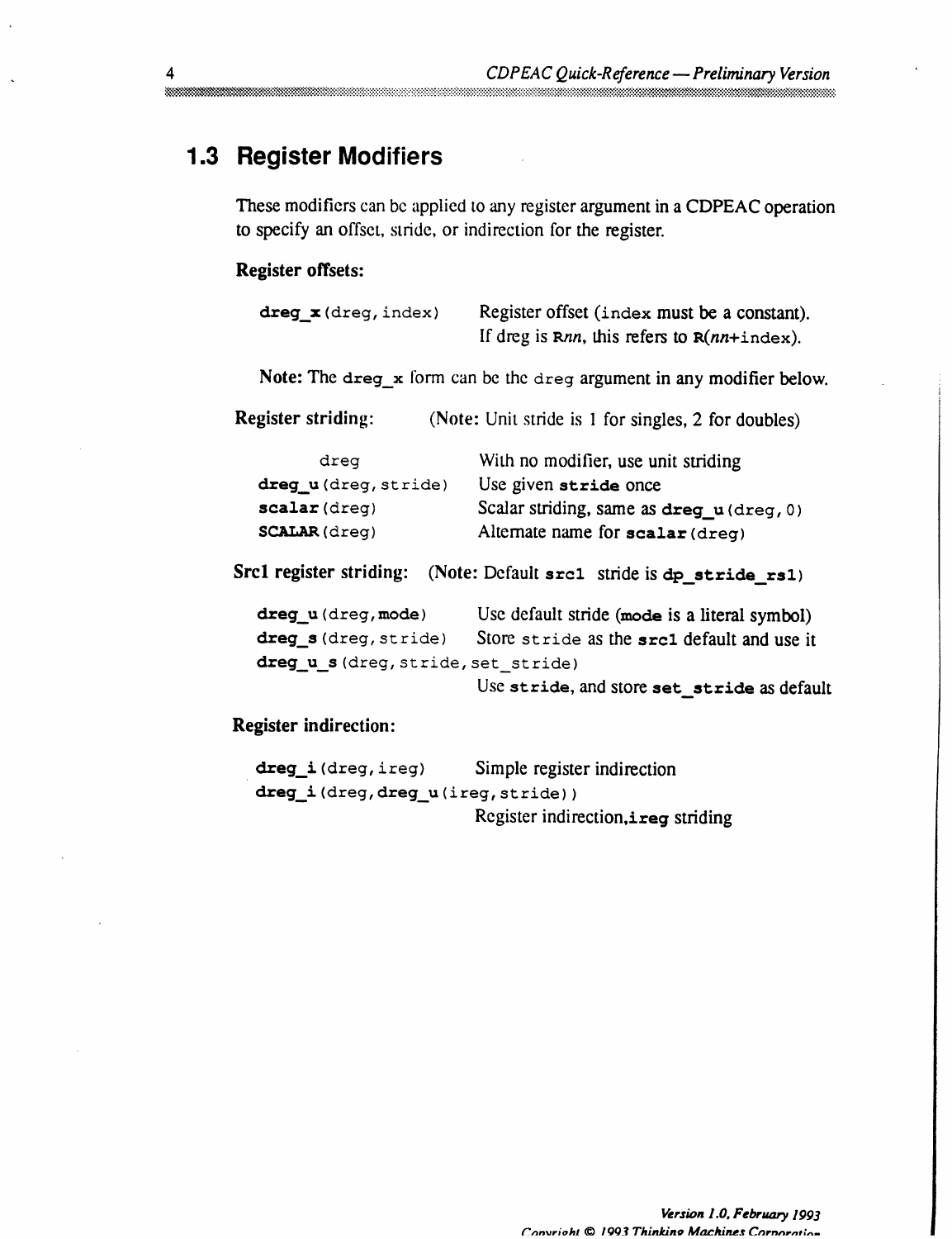## **1.4 Common Abbreviations**

### Common CDPEAC opcode suffixes:

| Type:                  | <b>Meaning:</b>                                                  |                                                                               |  |  |
|------------------------|------------------------------------------------------------------|-------------------------------------------------------------------------------|--|--|
| $\mathbf{s}$           | Scalar operation — single elemental operation on given arguments |                                                                               |  |  |
| v                      |                                                                  | Vector operation — multiple elemental operation with striding                 |  |  |
| $\mathbf{i}$           | Memory stride indirection                                        | (for memory operations)                                                       |  |  |
|                        | Immediate value in src2 argument                                 | (for arithmetic operations)                                                   |  |  |
| $\mathbf{v}$           | Use explicit vector length                                       | (unsticky, $vlen = constant$ or register)                                     |  |  |
| $\mathbf{v}\mathbf{s}$ | Use and set vector length                                        | $(\text{stick}y, \text{ vlen} = \text{constant} \text{ or \text{ register}})$ |  |  |
| vh                     | Vlen from register field                                         | (unsticky, $1+(bits 19:22 of reg)$ )                                          |  |  |
| vhs                    | Vlen from register field                                         | $(slicky, 1+(bits 19:22 of reg))$                                             |  |  |

### **CDPEAC Operand type symbols:**

| <b>Type:</b> | <b>Meaning:</b>                            |  |  |
|--------------|--------------------------------------------|--|--|
| $\mathbf u$  | Unsigned single-precision (32 bit) integer |  |  |
| du           | Unsigned double–precision (64 bit) integer |  |  |
| i            | Signed single-precision (32 bit) integer   |  |  |
| di           | Signed double-precision (64 bit) integer   |  |  |
| £            | Single-precision (32 bit) float            |  |  |
| df           | Double-precision (64 bit) float            |  |  |

## 1.5 Typical CDPEAC Operand Names

| address      |     | VU memory address                              |
|--------------|-----|------------------------------------------------|
| type         |     | CDPEAC operation type                          |
| src, src < n | $-$ | source VU data registers (or immediate values) |
| dest         |     | destination VU data register                   |
| sp src       |     | SPARC source register                          |
| sp dest      |     | <b>SPARC</b> destination register              |
| dreg         |     | VU data register                               |
| ireq         |     | data register being used for indirection       |
| creq         |     | VU control register                            |
|              |     |                                                |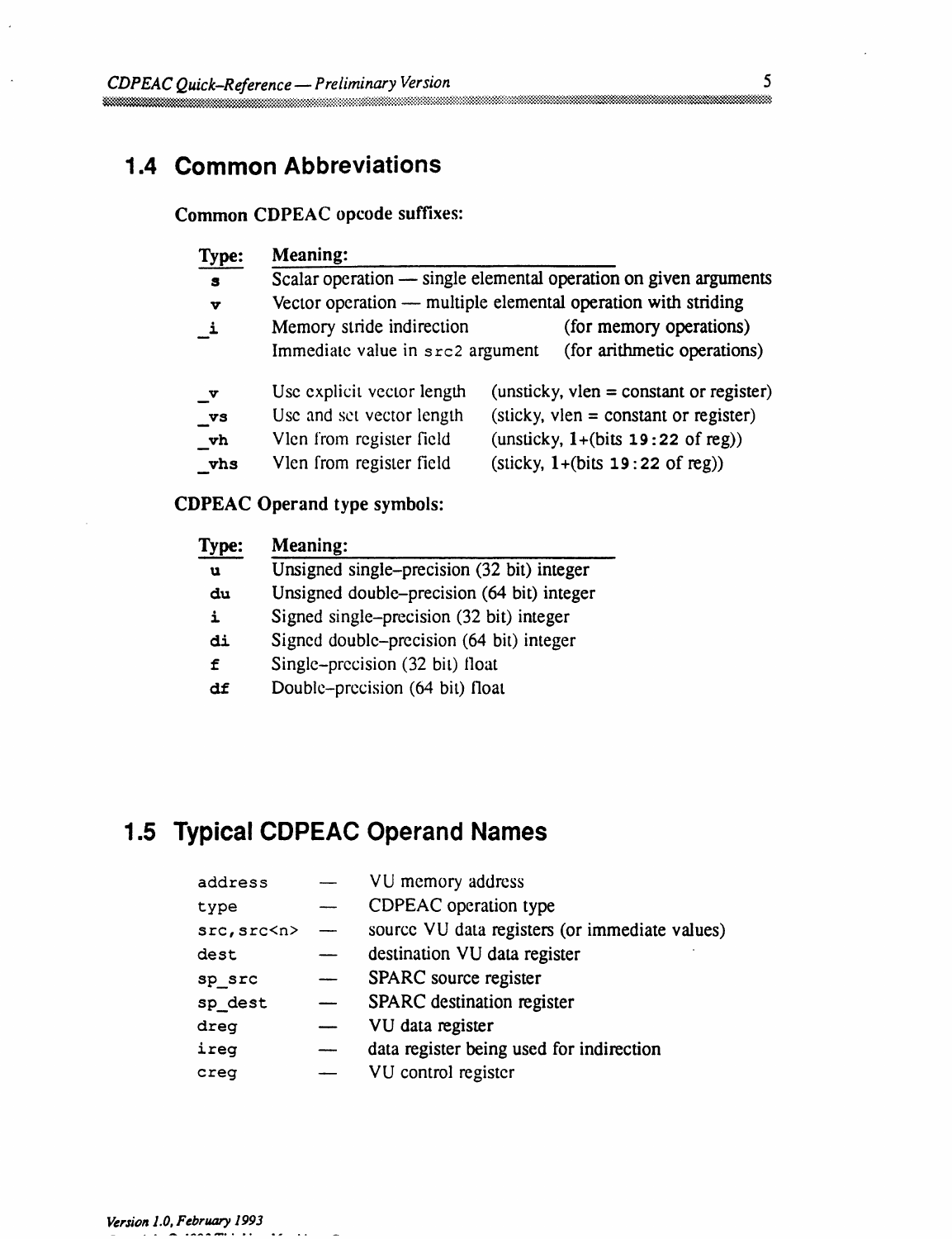# **2 CDPEAC Arithmetic Instructions**

## 2.1 Monadic (One Source) Operators

These operators perform an arithmetic operation on the single src argument, and store the result in the dest argument.

Purpose:

#### Formats:

```
opcode(s,v)[i](type, src, dest)\it{opcode(s,v)}_{{\scriptscriptstyle \perp}} (v, vs, vh, vhs) (type, vlen, src, dest)
    type = \{u, du, i, di, f, df\}
```
#### **Opcodes: Types:**

| move | $\{u, du, i, di, f, df\}$ | Move src to dest, no status generated                     |
|------|---------------------------|-----------------------------------------------------------|
| test | $\{u, du, i, di, f, df\}$ | Move src to dest and test                                 |
| not  | $\{u, du\}$               | Bitwise invert (dest = $~5$ rc)                           |
| clas | $\{f, df\}$               | Classify operand (dest = class of $src)$ )                |
| exp  | $\{f, df\}$               | Extract exponent from float                               |
| mant | $\{f, df\}$               | Extract mantissa with hidden bit                          |
| ffb  | $\{u, du\}$               | Find first "1" bit                                        |
| neg  | $\{i, di, f, df\}$        | Negate $(\text{dest} = 0 - \text{src})$                   |
| abs  | $\{i, di, f, df\}$        | Absolute value $(\text{dest} =  \text{src} )$             |
| inv  | $\{f, df\}$               | Invert $(\text{dest} = 1/\text{src})$                     |
| sqrt | $\{f, df\}$               | Square root $(\text{dest} = \text{sqrt}( \text{src}))$    |
| isqt | $\{f, df\}$               | Inverse root $(\text{dest} = 1/\text{sqrt}( \text{src}))$ |

### 2.1.1 Convert Operator (Monadic with extra type argument)

The to operator converts between data types (src is of typel, dest of type2).

#### Format:

 $\textit{opcode}(\mathbf{s}, \mathbf{v})$  [i] (typel, type2[r], src, dest)  $opcode(s,v)_{v}(\texttt{v}, \texttt{vs}, \texttt{vh}, \texttt{vhs})$  (typel, type2[r], vlen, src, dest) typel, type2 =  $\{u, du, i, di, f, df\}$ 

| <b>Opcode: Type1:</b> |                          | Type2:              | <b>Purpose:</b>               |
|-----------------------|--------------------------|---------------------|-------------------------------|
| to                    | ${u, du, i, di} {f, df}$ |                     | Convert integer to float      |
| to                    | $\{f, df\}$              | $\{f, df\}$         | Convert to another precision  |
| to                    | $\{f, df\}$              | $\{u, du, i, di\}r$ | Convert to integer (round)    |
| to                    | $\{f, df\}$              | $\{u, du, i, di\}$  | Convert to integer (truncate) |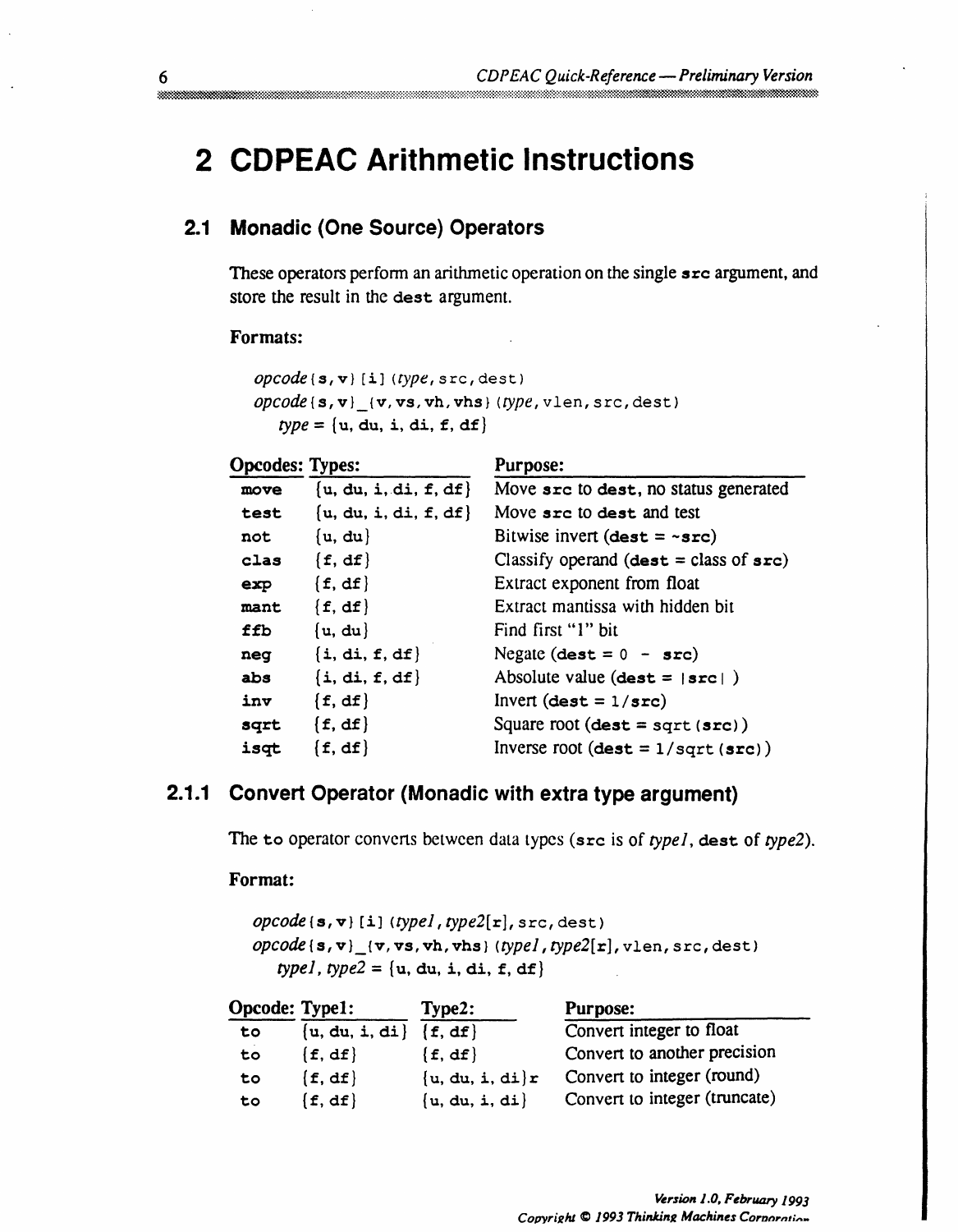## **2.1.2 Dyadic (Two Source) Operators:**

These operators perfbrm an arithmetic operation on the **srcl** and **src2** arguments, and store the result in the dest argument.

#### **Formats:**

```
opcode{s, v} [i] (type, srcl, src2, dest)
opcode { s, v}_(v, vs, vh, vhs } (type, vlen, srcl, src2, dest)
   type = \{u, du, i, di, f, df\}
```

| <b>Opcodes: Types:</b> |                           | Purpose:                                                          |
|------------------------|---------------------------|-------------------------------------------------------------------|
| add                    | ${u, du, i, di, f, df}$   | Add $(\text{dest} = \text{src1} + \text{src2})$                   |
| addc                   | $\{u, du, i, di\}$        | Integer add with carry                                            |
| sub                    | $\{u, du, i, di, f, df\}$ | Subtract $(\text{dest} = \texttt{src1} - \texttt{src2})$          |
| subc                   | $\{u, du, i, di\}$        | Integer subtract with carry                                       |
| subr                   | $\{u, du, i, di, f, df\}$ | Subtract reversed $(dest = src2 - src1)$                          |
| sbrc                   | $\{u, du, i, di\}$        | Integer subtract reversed with carry                              |
| mu1                    | $\{u, du, i, di, f, df\}$ | Multiplication (low 32/64 bits for ints)                          |
| mulh                   | (du, di)                  | Integer multiply (high 64 bits)                                   |
| div                    | $\{f, df\}$               | Divide $(\text{dest} = \text{src1} / \text{src2})$                |
| enc                    | ${u, du}$                 | Make float from exp and mant (src1, src2)                         |
| shl                    | $\{u, du\}$               | Shift left (dest = $src1 \ll src2$ )                              |
| shlr                   | $\{u, du\}$               | Shift left reversed $(\text{dest} = \text{src2} << \text{src1})$  |
| shr                    | $\{u, du, i, di\}$        | Shift right (dest = $src1$ >> $src2$ )                            |
| shrr                   | $\{u, du, i, di\}$        | Shift right reversed $(\text{dest} = \text{src2} >> \text{src1})$ |
| and                    | ${u, du}$                 | Bitwise logical AND                                               |
| nand                   | ${u, du}$                 | Bitwise logical NAND                                              |
| andc                   | $\{u, du\}$               | Bitwise logical AND, sr1 complemented                             |
| or.                    | ${u, du}$                 | Bitwise logical IOR                                               |
| nor                    | $\{u, du\}$               | Bitwise logical NOR                                               |
| xor                    | ${u, du}$                 | Bitwise logical XOR                                               |
| mrq                    | $\{u, du, i, di, f, df\}$ | If vector mask bit = 1 then $src1$ else $src2$                    |

in a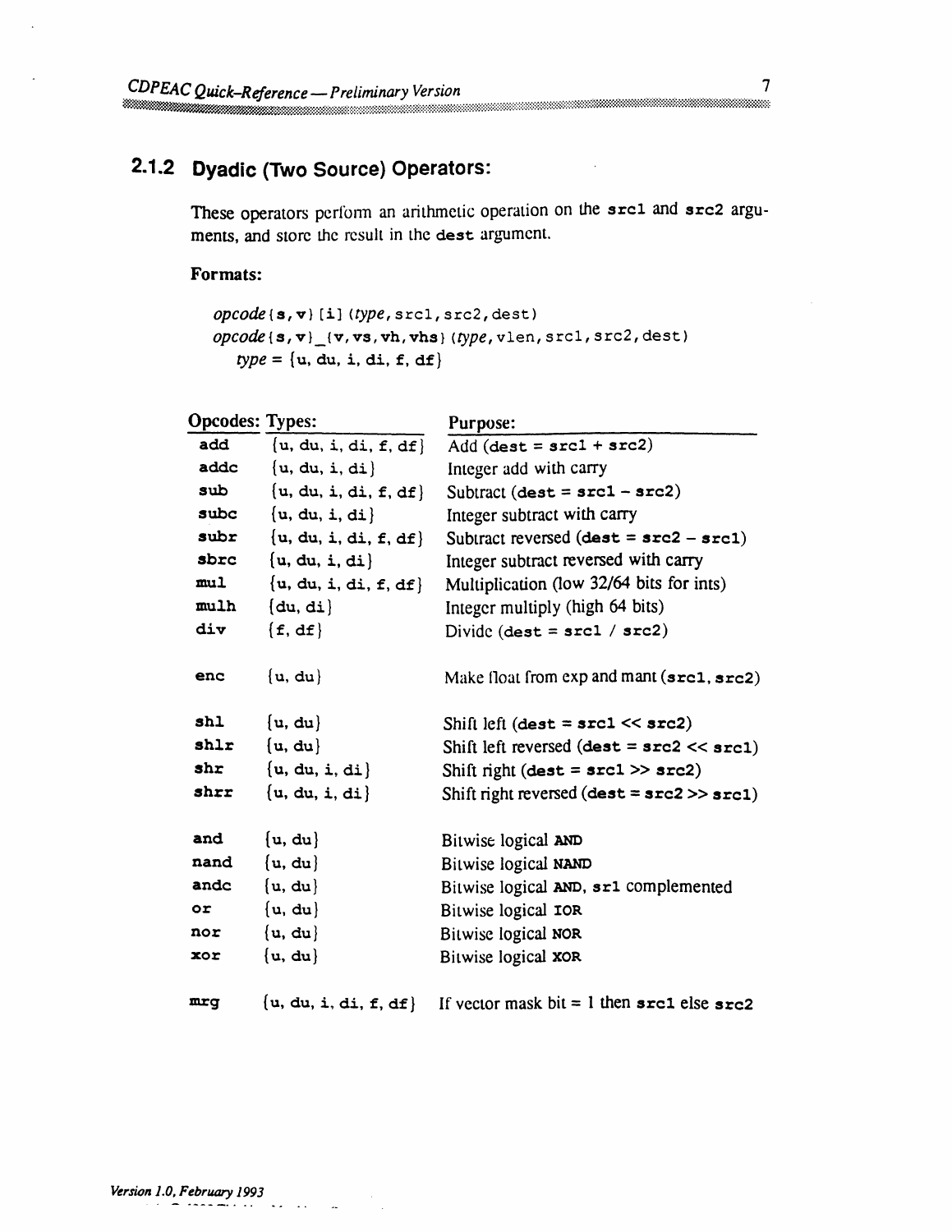### 2.1.3 Arithmetic Comparisons:

These operators perform an arithmetic comparison between the src1 and src2 arguments, and set status flags accordingly.

Format:

```
opcode{\s, v}[i](type, srcl, src2)
\textit{opcode}\left\{\mathbf{s},\mathbf{v}\right\}\left[\left\{\mathbf{v},\mathbf{v}\mathbf{s},\mathbf{v}\mathbf{h},\mathbf{v}\mathbf{h}\mathbf{s}\right\} (type, vlen, src1, src2)
      type = \{u, du, i, di, f, df\}
```

| <b>Opcodes: Types:</b> |                           | Purpose:               |
|------------------------|---------------------------|------------------------|
| gt                     | $\{u, du, i, di, f, df\}$ | Greater than           |
| ge                     | $\{u, du, i, di, f, df\}$ | Greater than or equal  |
| 1 <sub>t</sub>         | $\{u, du, i, di, f, df\}$ | Less than              |
| 1e                     | $\{u, du, i, di, f, df\}$ | Less than or equal     |
| eq                     | $\{u, du, i, di, f, df\}$ | Equal                  |
| ne                     | $\{u, du, i, di, f, df\}$ | Not equal or unordered |
| 1 <sub>g</sub>         | $\{u, du, i, di, f, df\}$ | Ordered and not equal  |
| un                     | $\{u, du, i, di, f, df\}$ | Unordered              |

#### 2.1.4 Compare (Dyadic with Rd constant)

The Compare operation tests for a numeric relationship between the src1 and src2 arguments, as indicated by the supplied constant code.

Format:

```
\textit{opcode}\left\{s,v\right\} [i] (type, srcl, src2, code)
opcode(s,v) {v, vs, vh, vhs} (type, vlen, src1, src2, code)
   type = \{u, du, i, di, f, df\}
```

| <b>Opcode: Types:</b> |                           | Code:          | Purpose:                         |
|-----------------------|---------------------------|----------------|----------------------------------|
| cmp                   | $\{u, du, i, di, f, df\}$ | $\mathbf{0}$   | Test for greater than            |
| $\text{cmp}$          | $\{u, du, i, di, f, df\}$ |                | Test for equal                   |
| cmp                   | $\{u, du, i, di, f, df\}$ | $\overline{2}$ | Test for less than               |
| $\mathbf{cmp}$        | $\{u, du, i, di, f, df\}$ | $\mathbf{3}$   | Test for greater than or equal   |
| $\mathbf{cmp}$        | $\{u, du, i, di, f, df\}$ | 4              | Test for unordered (NaN present) |
| $\mathbf{cmp}$        | $\{u, du, i, di, f, df\}$ | 5.             | Test for ordered and not equal   |
| $\mathbf{cmp}$        | $\{u, du, i, di, f, df\}$ | 6              | Test for not equal or unordered  |
| $_{\rm cmp}$          | $\{u, du, i, di, f, df\}$ | 7              | Test for less than or equal      |

8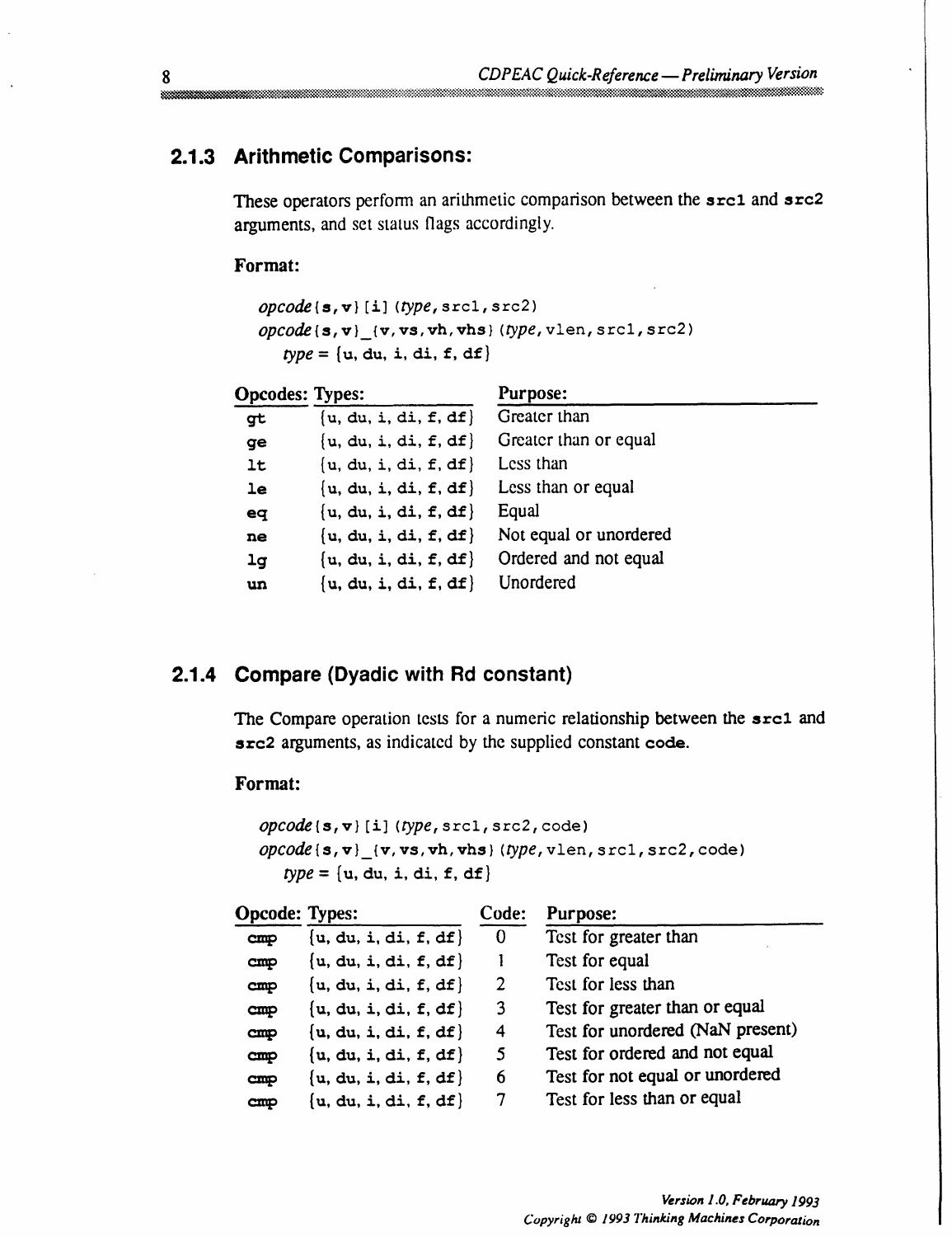### 2.1.5 Dyadic Mult-Op Operators

These operations perform a muliplication and an arithmetic (or logical) operation on the src1, src2, and dest arguments, and store the result in dest.

#### Format:

```
\textit{opcode}\left\{s,v\right\} [i] (type, src1, src2, dest)
\textit{opcode}\left\{\mathbf{s}, \mathbf{v}\right\} \{\mathbf{v}, \mathbf{v}\mathbf{s}, \mathbf{v}\mathbf{h}, \mathbf{v}\mathbf{h}\mathbf{s}\} (type, vlen, src1, src2, dest)
      type = \{u, du, i, di, f, df\}
```
Note: In the opcode descriptions below, the optional [h] indicates that the high 64 bits of the multiplication are to be used in the logical operation, rather than the low 64 bits (the default).

#### **Accumulative Operators**

| Opcodes: Types: |                           | Purpose:                            |
|-----------------|---------------------------|-------------------------------------|
| mada            | $\{u, du, i, di, f, df\}$ | $dest = (src1 * src2) + dest$       |
| msba            | $\{u, du, i, di, f, df\}$ | $dest = (src1 * src2) - dest$       |
| msra            | $\{u, du, i, di, f, df\}$ | $dest = dest - (src1 * src2)$       |
| nmaa            | $\{u, du, i, di, f, df\}$ | $dest = -dest - (src1 * src2)$      |
| $m[h]$ sa       | $\{du\}$                  | $dest = (src1 * src2)$ AND dest     |
| $m[h]$ ma       | $\{du\}$                  | $dest = (src1 * src2)$ AND NOT dest |
| $m[h]$ oa       | $\{du\}$                  | $dest = (src1 * src2) IOR dest$     |
| m[h]xa          | $\{du\}$                  | $dest = (src1 * src2) XOR dest$     |
|                 |                           |                                     |

#### **Inverted Operators**

| <b>Opcodes: Types:</b> |                           | <b>Purpose:</b>                     |  |
|------------------------|---------------------------|-------------------------------------|--|
| madi                   | $\{u, du, i, di, f, df\}$ | $dest = (src2 * dest) + src1$       |  |
| msbi                   | $\{u, du, i, di, f, df\}$ | $dest = (src2 * dest) - src1$       |  |
| msri                   | $\{u, du, i, di, f, df\}$ | $dest = src1 - (src2 * dest)$       |  |
| nmai                   | $\{u, du, i, di, f, df\}$ | $dest = -src1 - (src2 * dest)$      |  |
| $m[h]$ si              | $\{du\}$                  | $dest = (src2 * dest) AND src1$     |  |
| $m[h]$ mi              | $\{du\}$                  | $dest = (src2 * dest) AND NOT src1$ |  |
| $m[h]$ oi              | $\{du\}$                  | $dest = (src2 * dest) IOR src1$     |  |
| $m[h]$ xi              | $\{du\}$                  | $dest = (src2 * dest) XOR src1$     |  |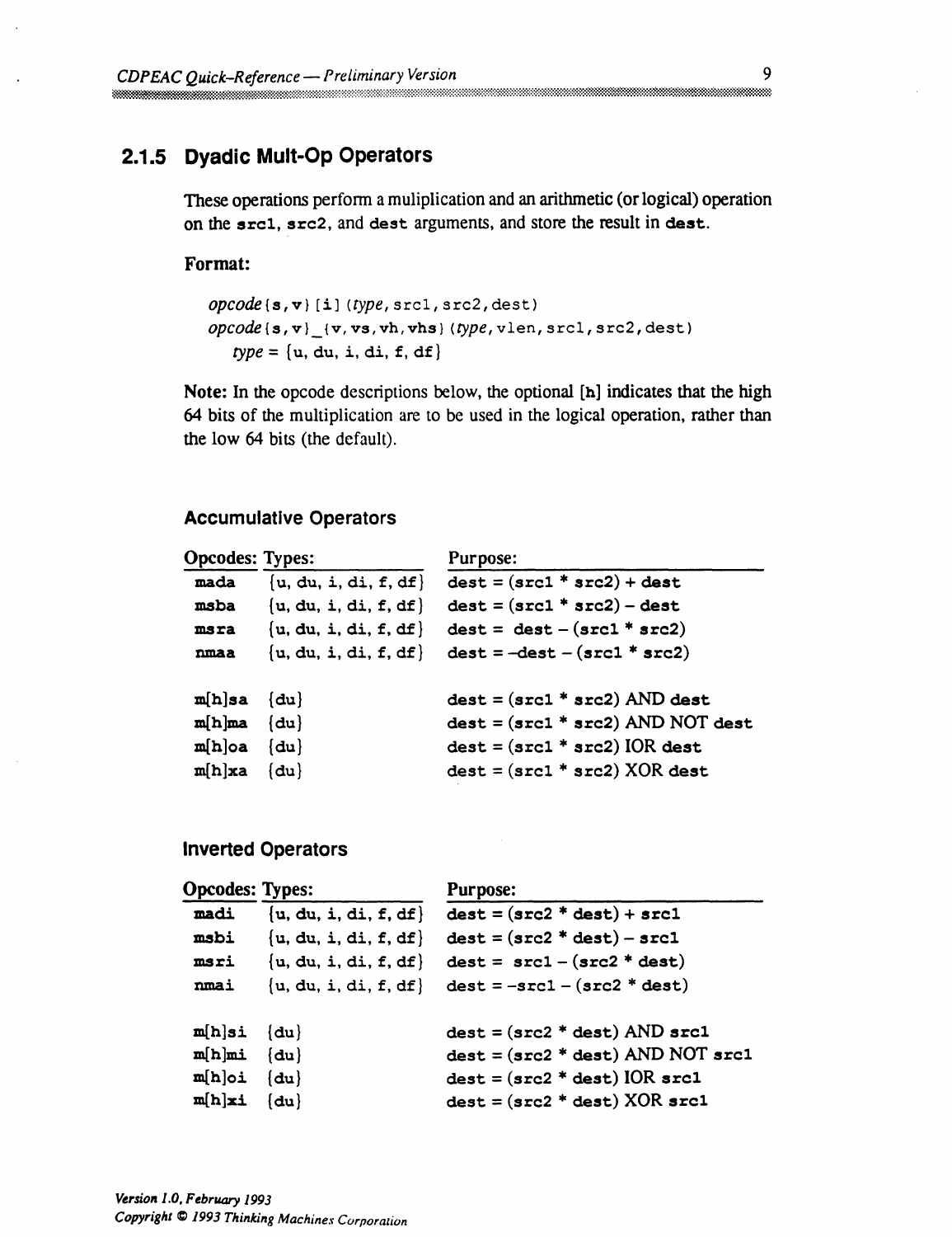## 2.1.6 Convert Operation (Dyadic with Rs2 constant)

These operations convert the src argument to the type indicated by the constant code argument, and store the result in the dest argument.

#### Format:

 $opcode(s, v)[i](type, src, code, dest)$ 

 $\it{opcode(s,v)}_t$  (v, vs, vh, vhs) (type, vlen, src, code, dest)

 $type = \{i[r], f, fi\}$ 

 $code = a C constant from the list below$ 

| Opcode/Type: Code: |                          |                             | Purpose:                              |
|--------------------|--------------------------|-----------------------------|---------------------------------------|
| cvt.               | $\mathtt{i}[\mathtt{r}]$ | CVTICD $F I(4)$             | Single float to single signed integer |
| cvt.               | $\mathtt{i}[\mathtt{r}]$ | CVTICD $\mathbf{F}$ U(5)    | Same, to unsigned integer             |
| cvt.               | $\mathtt{i}[\mathtt{r}]$ | CVTICD $\mathbf F$ DI $(6)$ | Single float to double signed integer |
| cvt                | $\mathtt{i}[\mathtt{r}]$ | CVTICD $\mathbf F$ DU $(7)$ | Same, to unsigned integer             |
| $cv$ t             |                          | $i[r]$ CVTICD DF I (12)     | Double float to single signed integer |
| $cv$ t             | $\mathtt{i}[\mathtt{r}]$ | CVTICD DF $U(13)$           | Same, to unsigned integer             |
| <b>CVL</b>         | $\mathtt{i}[\mathtt{r}]$ | CVTICD DF $DI(14)$          | Double float to double signed integer |
| <b>CVL</b>         | $\mathtt{i}[\mathtt{r}]$ | CVTICD DF DU $(14)$         | Same, to unsigned integer             |
| cvt.               | f.                       | CVTFCD $F$ DF $(3)$         | Single float to double float          |
| cvt                | £                        | CVTFCD DF $F(9)$            | Double float to single float          |
| <b>cvt</b>         | fi                       | CVTFICD $I F(1)$            | Single signed integer to single float |
| cvt                | fi                       | CVTFICD U F $(5)$           | Same, but from unsigned integer       |
| cvt.               | fi                       | CVTFICD I DF $(3)$          | Single signed integer to double float |
| <b>CVL</b>         | fi                       | CVTFICD U DF $(7)$          | Same, but from unsigned integer       |
| cvt                | fi                       | CVTFICD DI $F(9)$           | Double signed integer to single float |
| cvt.               | fi                       | CVTFICD DU $F(13)$          | Same, but from unsigned integer       |
| cvt                | fi                       | CVTFICD DI DF $(11)$        | Double signed integer to double float |
| CVL                | fi                       | CVTFICD_DU_DF (15)          | Same, but from unsigned integer       |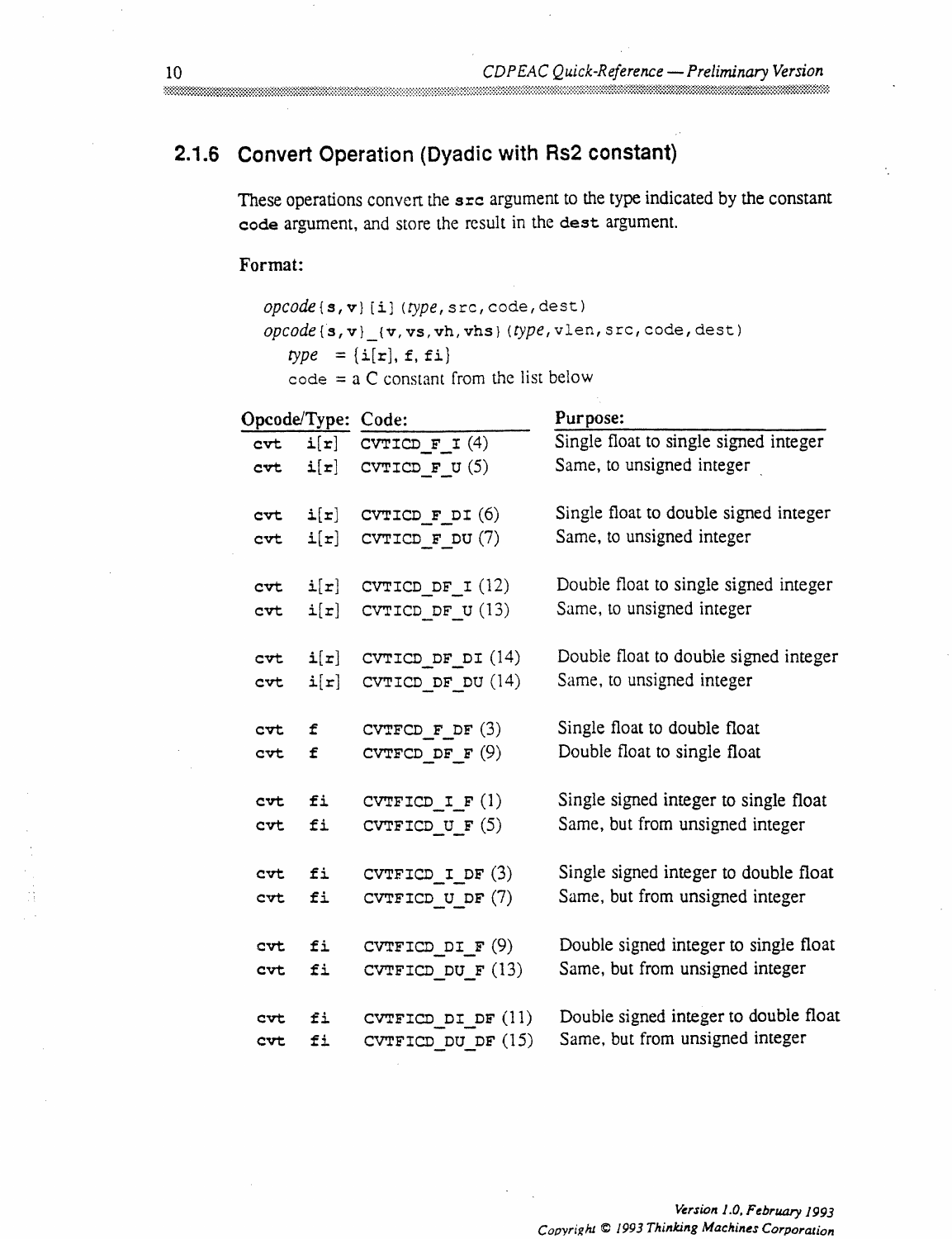## **2.1.7 True Triadic (Three Source) Operators**

These operations perform a muliplication and an arithmetic (or logical) operation on the **srcl,** src2, and src3 arguments, and store the result in **dest.**

·:·:·:~~~:~:·;·i~~:·.·.sii·;l;.i:~~~~''"~''~~"~"~"''~'~~';.2'.~'~····· i ::

·:-."........--.??.....

**Format:**

*opcode{s,v) [i] (type,* srcl, src2, src3, dest) opcode{s,v}\_{(v, vs,vh,vhs} *(type,* vlen, srcl, src2, src3, dest)  $type = \{u, du, i, di, f, df\}$ 

**Note:** In the opcode descriptions below, the optional [h] indicates that the high 64 bits of the multiplication are to be used in the logical operation, rather than the low 64 bits (the default).

**Opcodes: Types:** Purpose:

| - <b>-</b> - - - |                           |                                       |
|------------------|---------------------------|---------------------------------------|
| madt             | $\{u, du, i, di, f, df\}$ | $dest = (src1 * src2) + src3$         |
| msbt             | $\{u, du, i, di, f, df\}$ | $dest = (src1 * src2) - src3$         |
| msrt             | $\{u, du, i, di, f, df\}$ | $dest = src3 - (src1 * src2)$         |
| nmat             | $\{u, du, i, di, f, df\}$ | $dest = -src3 - (src1 * src2)$        |
|                  |                           |                                       |
| $m[h]$ st        | $\{du\}$                  | $dest = (src1 * src2)$ AND $src3$     |
| $m[h]$ mt        | $\{du\}$                  | $dest = (src1 * src2)$ AND NOT $src3$ |
| $m[h]$ ot        | $\{du\}$                  | $dest = (src1 * src2) IOR src3$       |
| $m[h]$ xt        | $\{du\}$                  | $dest = (src1 * src2) XOR src3$       |
|                  |                           |                                       |

#### **Important:**

When a triadic operators is joined with a memory operator, the **src2** argument of the triadic *must* be identical to the dreg argument of the memory operator. (This restriction is imposed by the way such statements are assembled.)

### **2.1.8 No-op Operator**

The untyped arithmetic no-op allows modifier side-effects without specifying an operation. The no-op takes no arguments. The suffixes are as described above.

#### **Format:**

**fnop{s,v}()**  $fnop(s,v)$   $(v,vs,vh,vhs)$  ()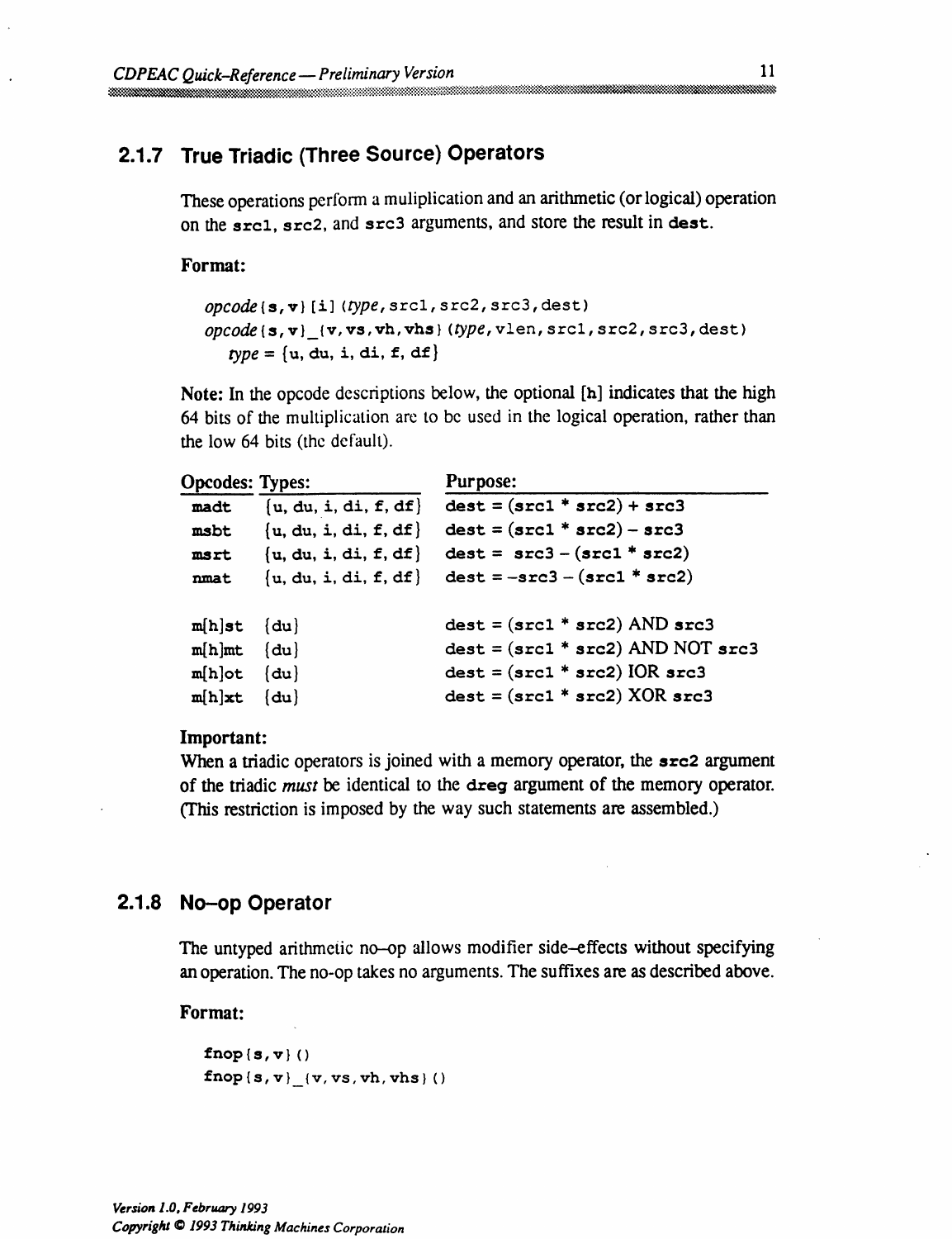# **3 CDPEAC Memory Operations**

These operations move data between VU memory and data registers. Note: the default memory stride is stored in dp\_stride\_memory.

#### **Formats:**

| $\textit{opcode}(\mathbf{s}, \mathbf{v})$ (type, address, dreg)                                                                               |
|-----------------------------------------------------------------------------------------------------------------------------------------------|
| — use default memory stride                                                                                                                   |
| $\textit{opcode}(\mathbf{s}, \mathbf{v})$ <i>u</i> ( <i>type</i> , address, stride, dreg)                                                     |
| - use stride once                                                                                                                             |
| $\textit{opcode}(\mathbf{s}, \mathbf{v})$ s(type, address, stride, dreg)                                                                      |
| - use stride and store it as default                                                                                                          |
| opcode(s, v) u s(type, address, stride, set_stride, dreg)                                                                                     |
| — use stride, and store set_stride as default                                                                                                 |
| $\textit{opcode}\left\{\mathbf{s},\mathbf{v}\right\}$ i( $\textit{type}\right\}$ , address, ireg, dreg)<br>— memory stride indirection        |
| $\it{opcode}(s, v)$ i(type, address, dreg_u(ireg, stride), dreg)<br>— memory indirection with stride on ireg                                  |
| $\it{opcode}$ (s, v) [v, vs, vh, vhs} (type, vlen, address, dreg)<br>- explicit vector length for CDPEAC statement                            |
| $\textit{opcode}(s, v)$ $\{v, vs, vh, vhs\}$ i( $\textit{type}$ , vlen, address, ireg, dreg)<br>- vector length and memory stride indirection |
| $\textit{opcode}(s, v)$ (v, vs, vh, vhs) u(type, vlen, address, cstride, dreg)<br>- vector length and use-once stride                         |
| $type = \{u, du, i, di, f, df\}$                                                                                                              |

| <b>Opcode:</b> Types: | Purpose:                                                                   |
|-----------------------|----------------------------------------------------------------------------|
|                       | <b>load</b> $\{u, du, i, di, f, df\}$ Load from memory to VU data register |
|                       | store $\{u, du, i, di, f, df\}$ Store from VU data register to memory      |

**No-Op** Instruction: Untyped memory no-op allows modifier side-effects without a load or store. Suffixes and arguments are as in the load/store formats above.

```
memnop (address)
memnop_u(address, ustride)
memnop_s (address, stride)
memnop u s (address, stride, set stride)
memnop_i(address, idreg)
memnop_(v, vs,vh, vhs} (vlen, address)
memnop_{v,vs,vh,vhs}_i(vlen, address, idreg)
memnop_{v, vs, vh, vhs}_u(vlen, address, ustride)
```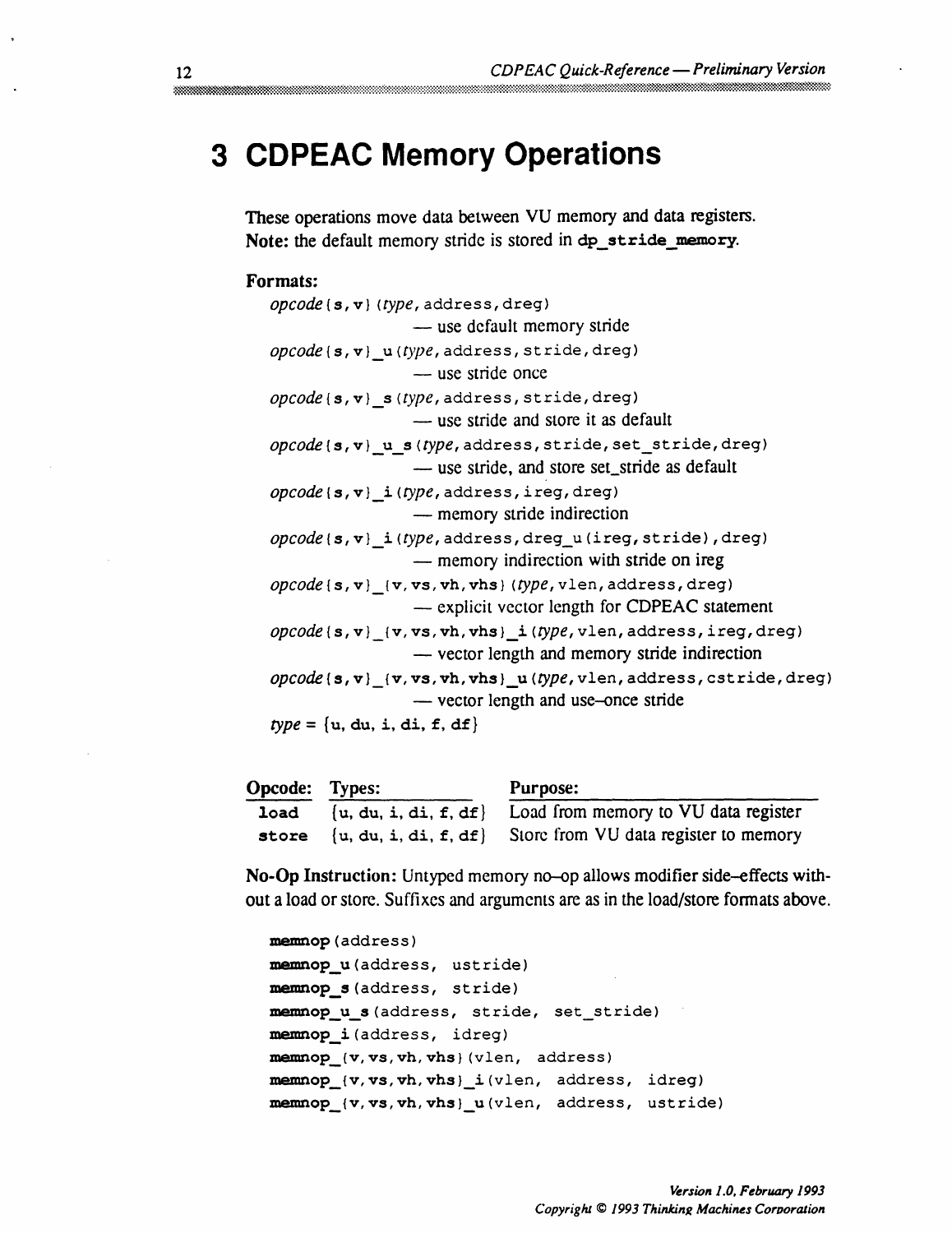# **4 CDPEAC Statement Modifiers**

This section describes the statement modifiers that can be joined with arithmetic and memory operations to affect their assembly and/or execution. Note: Some of these modifiers (such as the last three) can be used on their own.

#### **General Modifiers:**

| nopad, $pad(n)$ | Vector length padding ( $n = new$ length, default is 4)               |
|-----------------|-----------------------------------------------------------------------|
|                 | maddr(address) Memory address for statement lacking memory load/store |
| [no]align       | Doubleword alignment guarantee on memory operand                      |

#### **Vector Mask Modifiers:**

| $v_{\text{mmode}}[s](\text{mode})$ Vector mask conditionalization mode |
|------------------------------------------------------------------------|
| (s version sets value of dp_vector_mask_mode)                          |

| Mode:   | Meaning:                                           |
|---------|----------------------------------------------------|
| vmmode  | Use default vector mask mode (dp vector mask mode) |
| cond    | Full conditionalization                            |
| condalu | Arithmetic operation only                          |
| condmem | Memory operation only                              |
| always  | No conditionalization                              |
|         |                                                    |

| vmrotate, vmcurrent     | Vector mask bit rotation |
|-------------------------|--------------------------|
| <b>vminvert, vmtrue</b> | Vector mask bit sense    |
| vmold, vmnew, vmnop     | Vector mask copy mode    |

#### **Accumulated Context Count:**

| $vmcount([v,s])$ (dreg) | Set dreg to count of 1's in vector mask |
|-------------------------|-----------------------------------------|
|-------------------------|-----------------------------------------|

Note:  $\mathbf{s}$  version is for scalar ops,  $\mathbf{v}$  for vector ops. ( $\mathbf{v}$  is the default.)

#### **VU Pair Data Exchange:**

| exchange, noexchange | Arithmetic results exchanged by pairs of |
|----------------------|------------------------------------------|
|                      | VUs on the same chip                     |

#### **Population Count:**

epc{s,v} *(type,* src, dest) Counts 1 bits in src, stores total in dest  $type = \{u, du\}$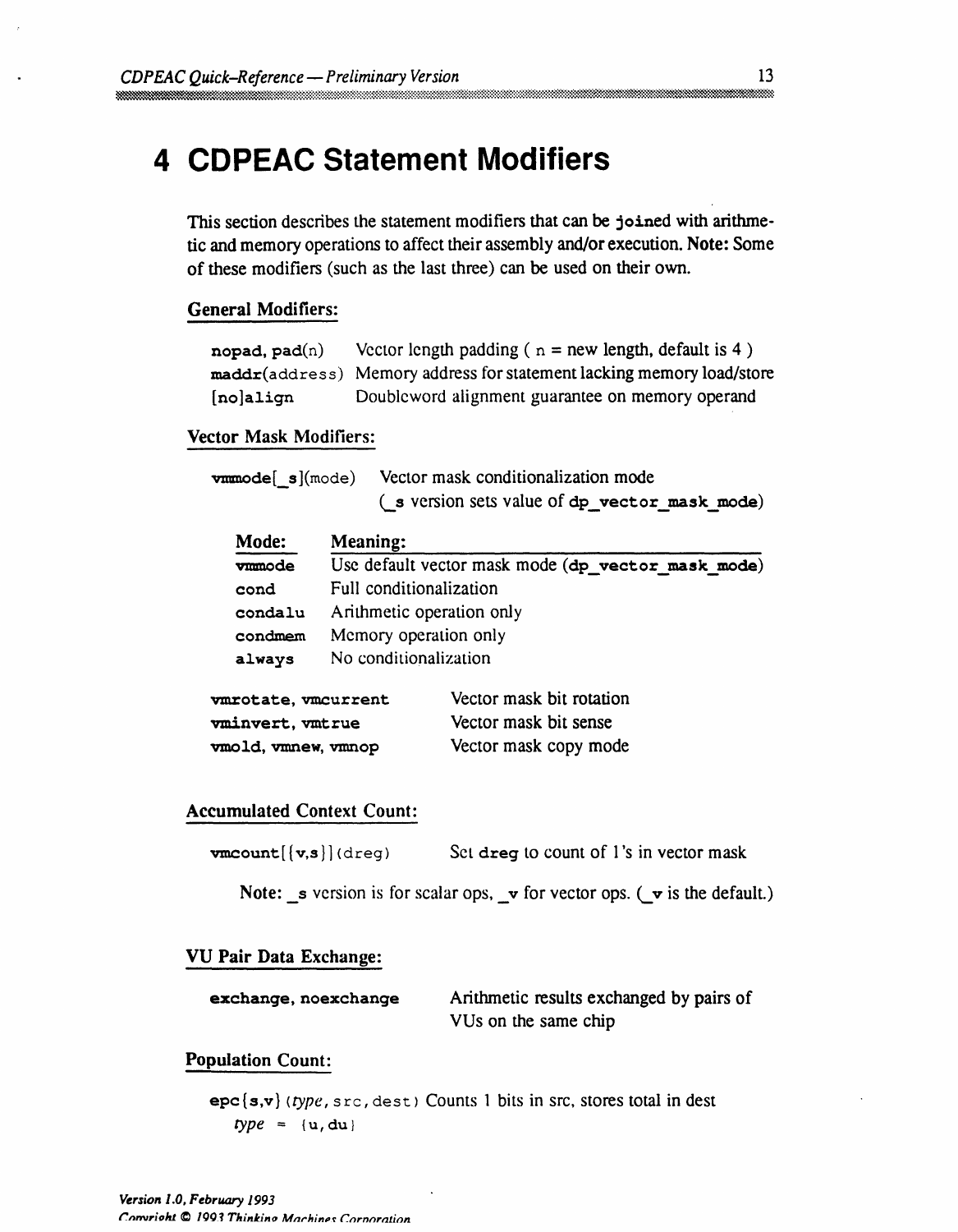## **5 VU Accessor Instructions**

These accessor instructions are always used as single statements, execute on the node microprocessor (the SPARC), and generally move data between the SPARC and the VU, or affect values stored in SPARC registers.

**Data Register** Read/Write Operators: These move data between SPARC Registers and VU Data Registers:

```
dpwrt [_sync,_nosync] (type, selector, sp_src, dreg)
dprd [ sync, nosync] (type, selector, dreg, sp_dest)
   type = \{u, du, i, di, f, df\}sync/nosync = whether to sync VU pipeline (default is sync)
```
**Control Register Read/Write Operators:** These move values between SPARC Registers and VU Control Registers:

```
dpset [_supervisor] (type, selector, sp_src, creg)
dpget [ supervisor] (type, selector, creq, sp dest)
   type = \{u, du, i, di, f, df\}supervisor = get/set in supervisor region
```
**Parallel Memory Load/Store Operators:** These move values between SPARC registers and VU parallel memory:

```
dpld (type, address, sp_dest)
dpst (type, sp_src, address)
   type = \{u, du, i, di, f, df\}
```
**Memory Space/Bank** Conversions: These operators modify the memory address in the src register to point to a different space/bank of VU memory, and store the modified address in dest.

dpchgsp (s rc, dest) Toggle between data/instruction spaces dpchgbk (src, selector, dest) Change referenced VU region

VU **Pipeline** Sync: This operator prevents the preceding and following CDPEAC statements from overlapping in the VU pipeline:

dpsync ()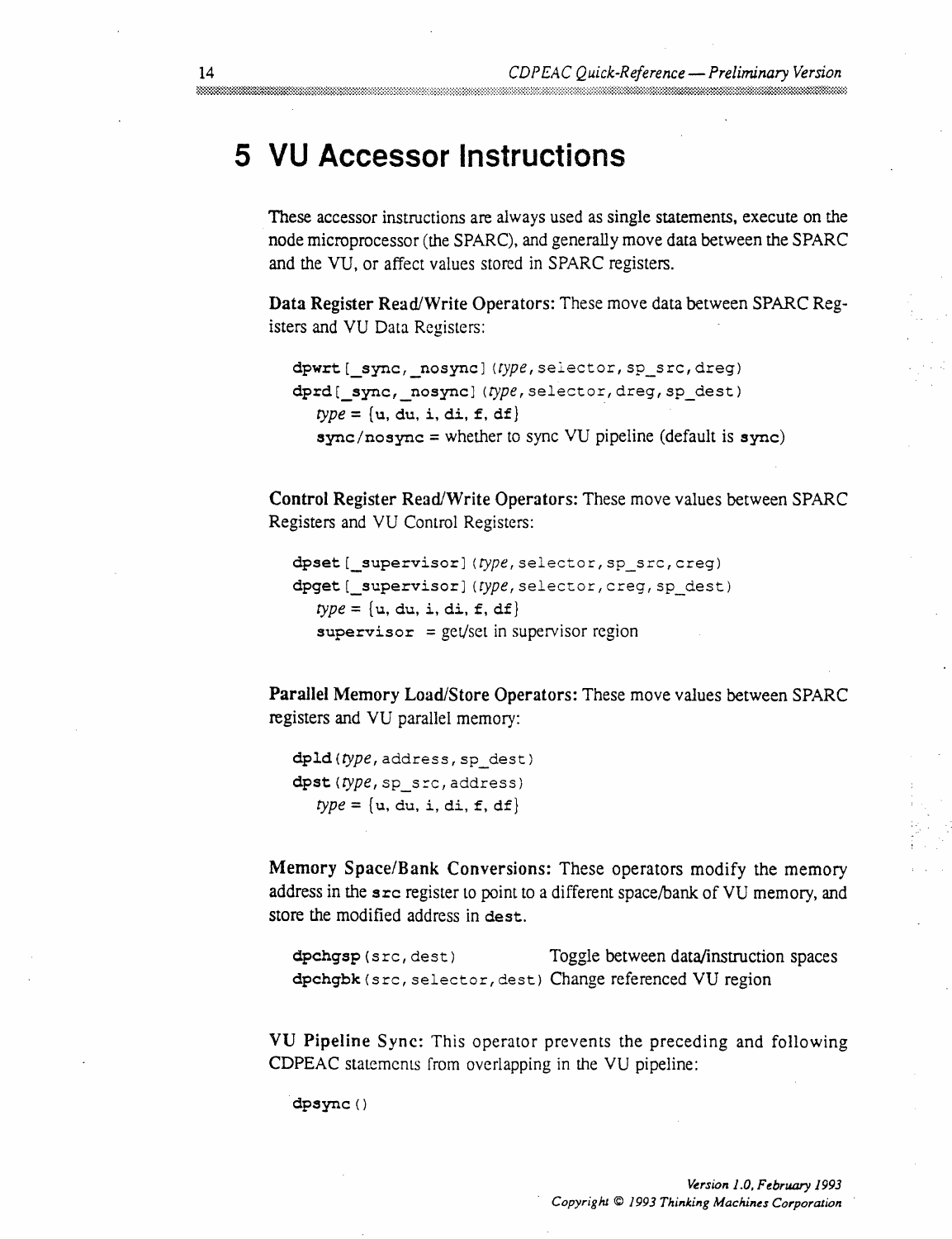#### **CDPEAC Function Setup/Cleanup:**

| $d$ psetup $()$ | Initializes the VU registers for use with CDPEAC code;<br>must appear at start of block of CDPEAC code.                                              |
|-----------------|------------------------------------------------------------------------------------------------------------------------------------------------------|
| dpcleanup()     | Restores state of VU registers required for CM Run-Time<br>System code. Must appear at end of a block of CDPEAC<br>code that can be called by CMRTS. |

## **6 VU Special Instructions**

These control operations are always used as single statements, and typically perform some useful operation on VU or SPARC registers and/or memory locations.

**VU Internal Register Modifiers:** These operations expand into CDPEAC instructions with special modifier flags that set the values of one or more of the following VU internal registers:

| dp_vector_mask_mode                                | Default vector mask mode                                    |  |
|----------------------------------------------------|-------------------------------------------------------------|--|
| dp_stride_memory                                   | Default memory stride                                       |  |
| dp_stride_rs1                                      | Default src1 register stride                                |  |
| dp vector length                                   | Default vector length                                       |  |
| set vmmode (vmmode)                                | Sets dp vector mask mode to vmmode                          |  |
| set_mem_stride(stride)                             | Sets dp stride memory to stride                             |  |
|                                                    | set_rs1_stride(rs1_stride) Sets dp_stride_rs1 t0 rts_stride |  |
| set vector length (vlen)                           | Sets dp_vector_length to vien                               |  |
| set_vector_length_and_vmmode(vlen, vmmode)         |                                                             |  |
| set_vector_length_and_rs1_stride(vlen, rs1_stride) |                                                             |  |
| set_vector_length_and_rs1_stride_and_vmmode        |                                                             |  |
|                                                    | (vlen, rs1 stride, vmmode)                                  |  |

**Vector Mask Load/Store:** These operators move the value of the vector mask register to or from the specified VU data register (dreg).

ldvm(dreg) stvm(dreg)